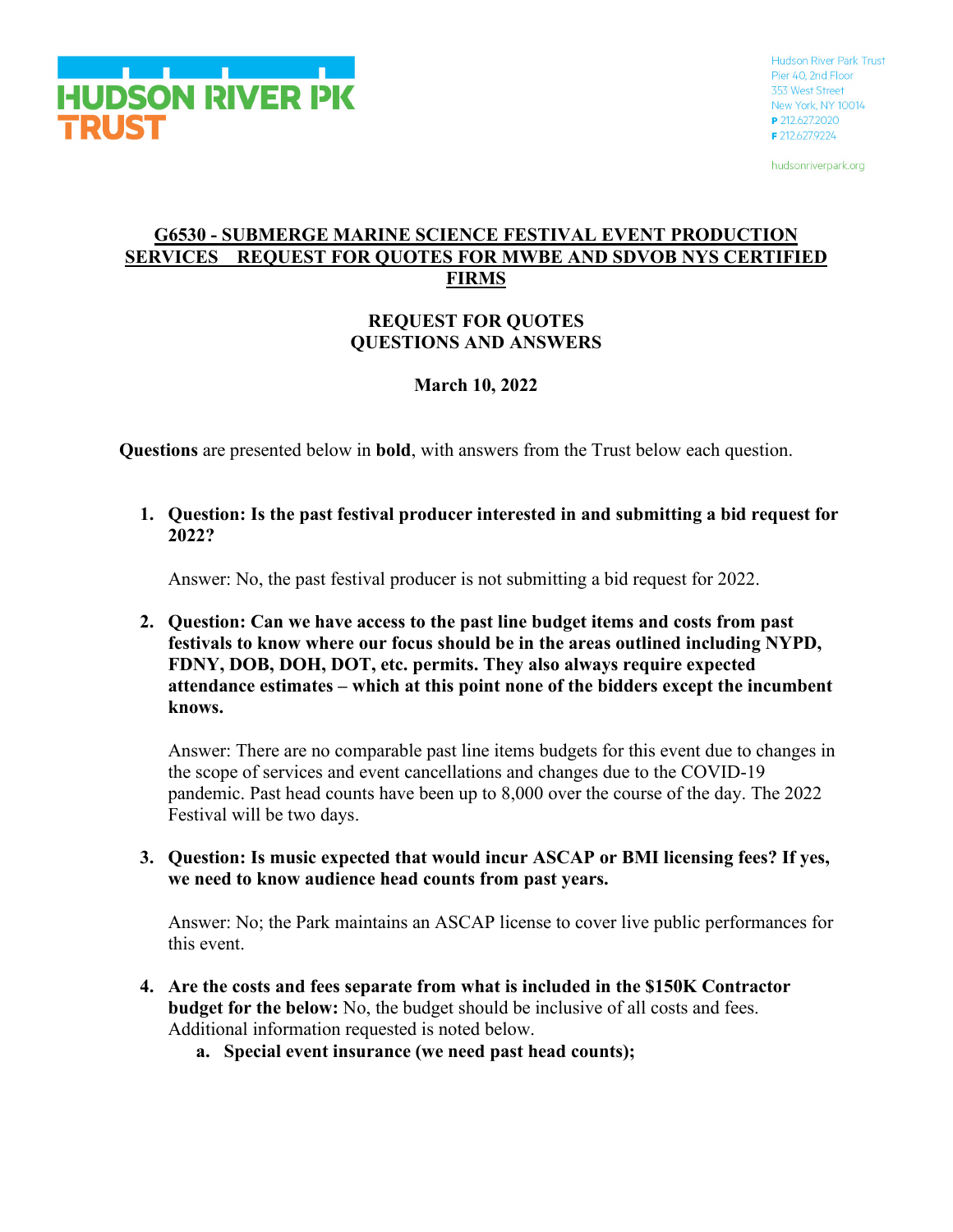

hudsonriverpark.org

Answer: Past head counts have been up to 8,000 over the course of the day. The 2022 Festival will be two days.

# **b. Reserved parking (25 per day – what hours are they required);**

Answer: The producer will be responsible for determining the needs of exhibitors once they are confirmed.

# **c. Printing of volunteer tee shirts;**

Answer: The printing of volunteer T-shirts should be included in the budget.

### **d. Event Subcontractors e.g. face painters, photographer, etc.? What is the expectation of HRPT as to who or what needs to be retained as well;**

Answer: The respondent should include in their proposal what subcontractors will be retained for entertainment purposes.

# **e. Food vendors (there is a line for it but it does not specify whether they are paid flat fee plus keep 100% of what is sold or if there is a commissionable rate on sales, etc.;**

Answer: Historically, food vendors have been paid a flat fee plus keep 100% of what is sold.

**f. Vessels berthing at Pier as part of festival; and**

Answer: Vessels berthing at the Pier as part of the festival should be included in the budget.

# **g. Reusable tablecloths (and displays) included in line item for Task 3 for Rental Equipment, et al?**

Answer: Reusable tablecloths (and displays) included in line item for Task 3 for Rental Equipment should be included in the budget.

**5. Question: There is a line budget item for "Sub-Consultant Budget…" \$25,000. Please define 'Sub-Consultant", i.e. is this the subs that the event producer must**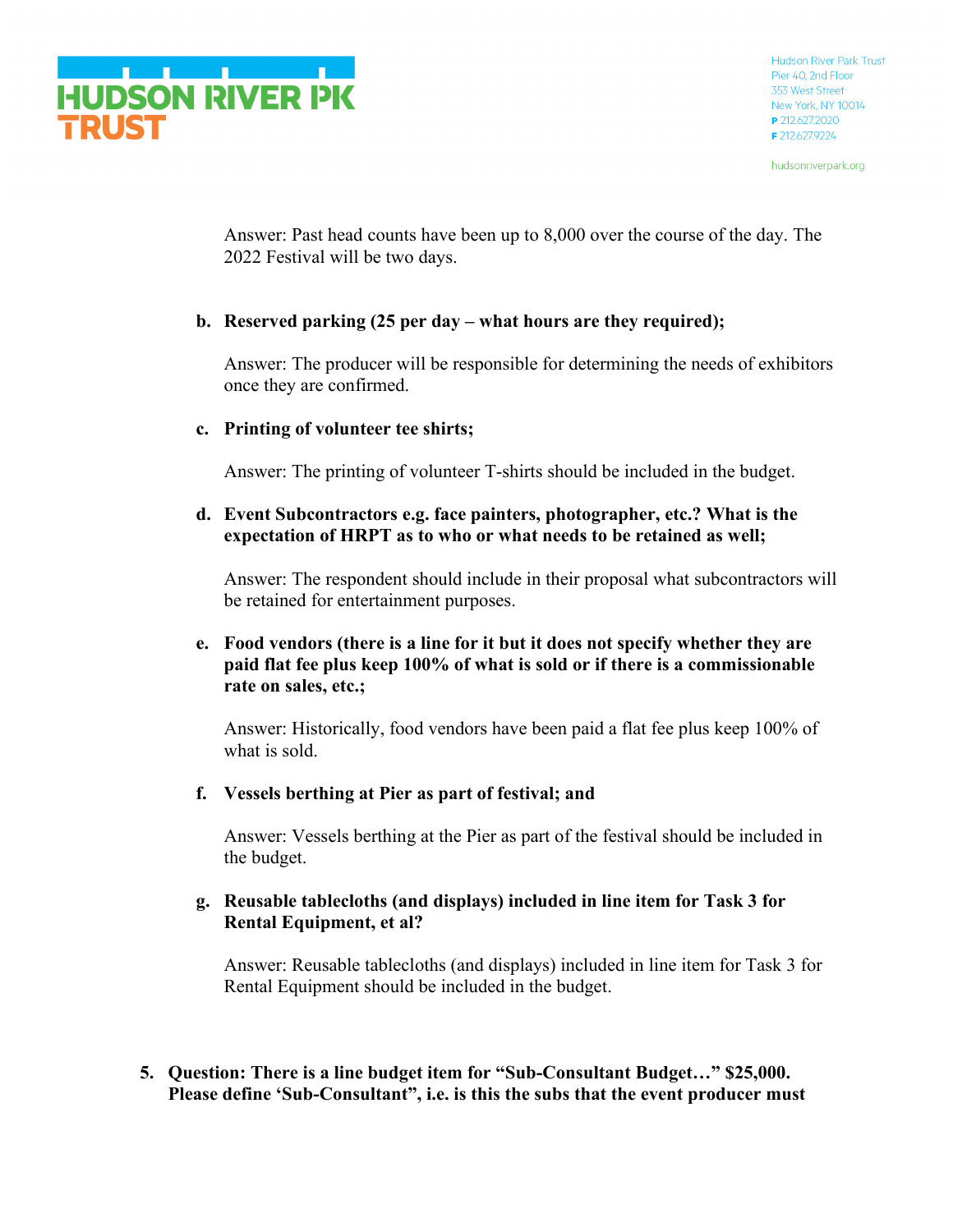

hudsonriverpark.org

# **hire to dispatch it's needed planning and production needs? Or is it part of or separate from the three event producer's staff required to be on site?**

Answer: The Sub Consultant is one of several subcontractors hired by the Consultant that would be needed to execute the event. The maximum total amount that Sub-Consultants may be paid is \$25,000 of the total budget.

**6. Question: The counts for feeding volunteers and exhibitors for breakfast and lunch in RFP are confusing. Task 5 specifies "one (1) meal…" but if it's breakfast and lunch meaning volunteer meals 200 x 2 days = 400 total volunteer meals; and if vendors are also being fed, then 50 exhibitors x 2 meals x 2 days = 200 meals. Grand total 600 meals?**

Answer: Volunteers and exhibitors both receive one (1) meal per day, making the total two hundred (200) volunteer meals and one hundred (100) exhibitor meals over the two (2) day festival, for a total of three hundred (300) meals.

### **7. Question: Do the meals need to be box meals or can they be served out of a crew tent from serving buffet trays and platters?**

Answer: The meals should be boxed.

### **8. Question: HRPT states it is providing duramat type covers for load-in/out; who is laying down and removing these duramats for pavers?**

Answer: Consultant is responsible for laying down and removing the duramat type covers for the pavers.

### **9. Question: The HRPT is providing lavatories (delivery, install, and removal along with TP. Is the HRPT also providing hand wash stations being sanitizers is not the same and may be viewed by the DOH differently?**

Answer: There are restrooms on site.

### **10. Question: The event producer is to "manage all contracts and payments". Will the event producer receive funds in advance for required deposits e.g. tents, staging, and rentals?**

Answer: The contract will include a fee schedule, with the budget being paid through multiple payments. The first payment will be made upon contract execution.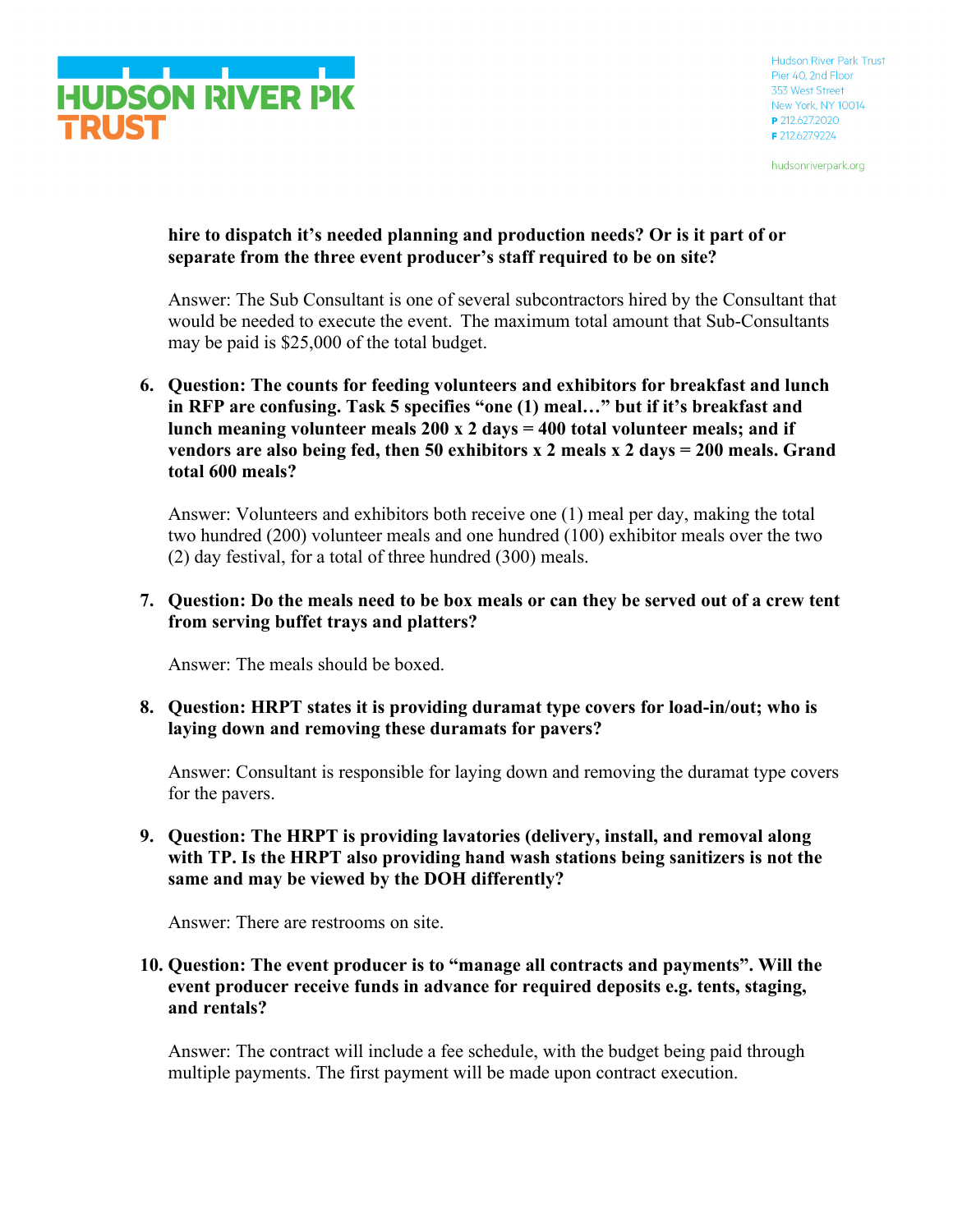

hudsonriverpark.org

# **11. Question: Will the HRPT sign or indemnify and hold harmless the event producer for funds outstanding in its sole discretion to cancel or postpone the festival?**

Answer: Hudson River Park Trust does not indemnify other parties. The SUBMERGE Marine Science Festival will occur rain or shine, the event will not be postponed. If the event is cancelled without notice, the Trust will pay actual costs incurred for the event.

### **12. Question: Does the response need to take into account PPE's and other safety offsets that have financial impact?**

Answer: Yes.

### **13. Question: "If requested by the Trust, Consultant must implement COVID-19 precautions…" This comes at a cost.**

Answer: HRPT follows guidance from the New York State Department of Health with regard to COVID-19. Currently, there are no restrictions on outdoor gatherings, however, if the restrictions are put in place and additional precautions are required, the Contractor should include potential costs in the proposal and corresponding budget.

### **14. Question: Consultant will rely on HRPT's site or CAD renderings to apply to it's planning. Will those who created it be able to make the necessary updates on HRPT's software?**

Answer: Hudson River Park does not have CAD drawings available – we will provide a basic site map.

### **15. Question: Does load out need to be overnight Saturday into Sunday or can the tent and staging be removed Sunday? The difference in cost is significant.**

Answer: Dates and times for load out can be negotiated, recognizing cost efficiencies.

### **16. Question: What has been the needs of the exhibitors in the past and what has been provided to them, more specifically if many require power (and how much) and if water is required by them?**

Answer: Past exhibitors have needed tents, tables, power to run basic equipment, and water among other individual requests specific to their displays.

# **17. Question: Can we receive a better high-resolution layout of the festival?**